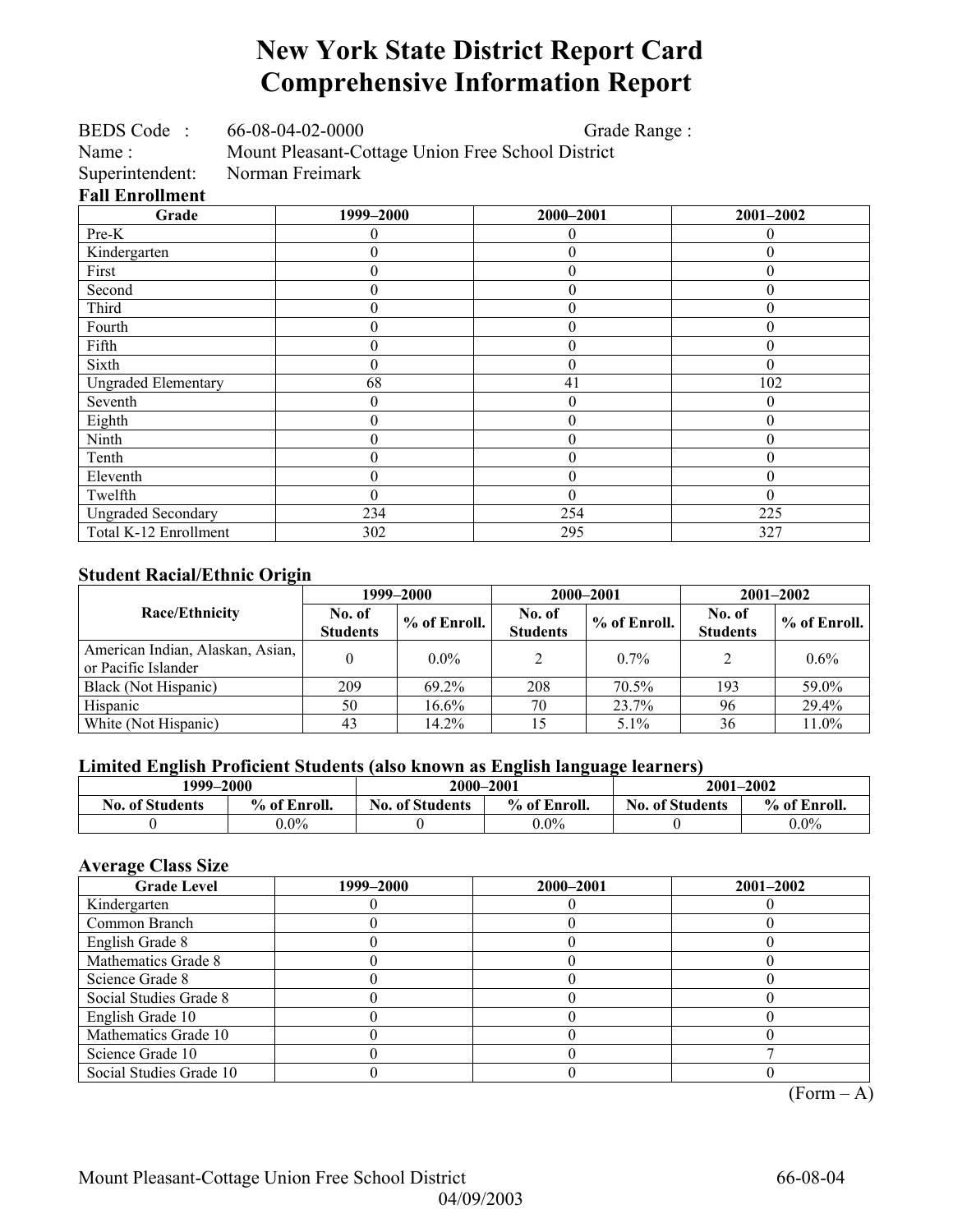#### **District Need to Resource Capacity Category**

| <b>N/RC Category</b> | <b>Description</b>                                                                                 |
|----------------------|----------------------------------------------------------------------------------------------------|
|                      | This is a school district with average student needs in relation to<br>district resource capacity. |

### **Similar School Group and Description**

| <b>Similar School Group</b> | <b>Description</b> |
|-----------------------------|--------------------|
|                             | <b>NA</b>          |

All schools within the same N/RC category are divided into three similar school groups defined by the percentage of students in the school who are eligible for the free-lunch program and/or who are limited English proficient (also known as English language learners).

#### **Attendance and Suspension**

|                               | 1998–1999       |         |                 | 1999–2000 | 2000-2001       |         |
|-------------------------------|-----------------|---------|-----------------|-----------|-----------------|---------|
|                               | No. of          | $%$ of  | No. of          | $%$ of    | No. of          | $%$ of  |
|                               | <b>Students</b> | Enroll. | <b>Students</b> | Enroll.   | <b>Students</b> | Enroll. |
| <b>Annual Attendance Rate</b> |                 | $0.0\%$ |                 | $0.0\%$   |                 | $0.0\%$ |
| <b>Student Suspensions</b>    | 46              | 14.3%   | 30              | 9.9%      | 38              | 12.9%   |

### **Student Socioeconomic and Stability Indicators**

### **(Percent of Enrollment)**

|                          | 1999–2000 | 2000–2001 | $2001 - 2002$ |
|--------------------------|-----------|-----------|---------------|
| <b>Free Lunch</b>        | 100.0%    | $0.0\%$   | 100.0%        |
| <b>Reduced Lunch</b>     | $0.0\%$   | $0.0\%$   | $0.0\%$       |
| <b>Public Assistance</b> | NA        | NA        | NA            |
| <b>Student Stability</b> | NA        | NA        | NΑ            |

### **Staff Counts**

| <b>Staff</b>                            | $2001 - 2002$ |  |  |  |  |
|-----------------------------------------|---------------|--|--|--|--|
| <b>Total Teachers</b>                   | 66            |  |  |  |  |
| Total Other Professional Staff          |               |  |  |  |  |
| <b>Total Paraprofessionals</b>          | 66            |  |  |  |  |
| Teaching out of Certification*          |               |  |  |  |  |
| <b>Teachers with Temporary Licenses</b> |               |  |  |  |  |
|                                         |               |  |  |  |  |

\*Teaching out of certification more than on an incidental basis. Teachers with temporary licenses are also counted as teaching out of certification.

 $(Form - B)$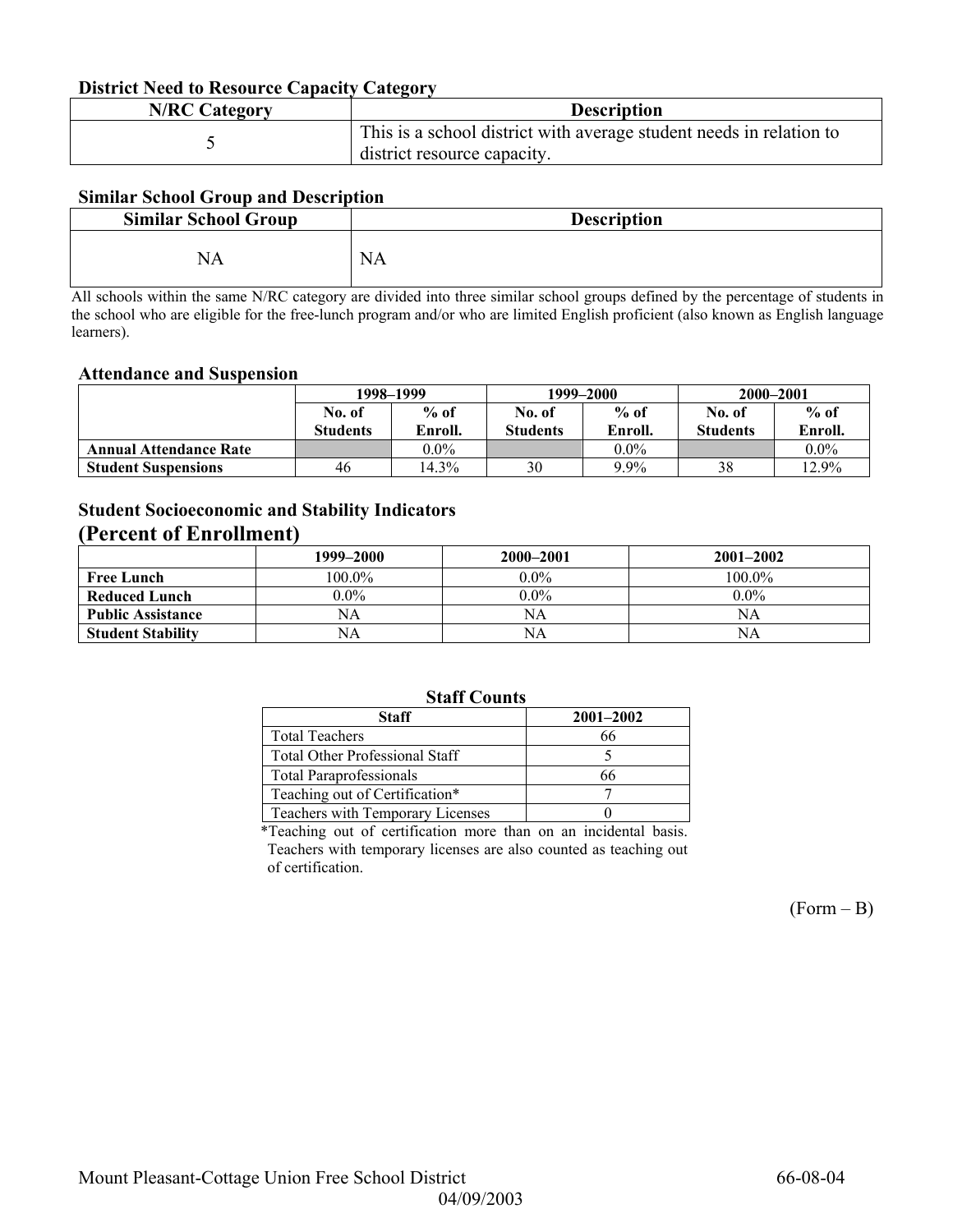## **High School Graduates and Noncompleters**

|                               | mga senyor sragaato narang regents Dipromas<br>1999–2000 |                                   |                                                     |                       | 2000-2001                         |                                                    |                | $2001 - 2002$                     |                                                    |
|-------------------------------|----------------------------------------------------------|-----------------------------------|-----------------------------------------------------|-----------------------|-----------------------------------|----------------------------------------------------|----------------|-----------------------------------|----------------------------------------------------|
|                               | <b>Total</b><br>Grads                                    | <b>Regents</b><br><b>Diplomas</b> | $\frac{6}{10}$<br><b>Regents</b><br><b>Diplomas</b> | <b>Total</b><br>Grads | <b>Regents</b><br><b>Diplomas</b> | $\frac{0}{0}$<br><b>Regents</b><br><b>Diplomas</b> | Total<br>Grads | <b>Regents</b><br><b>Diplomas</b> | $\frac{0}{0}$<br><b>Regents</b><br><b>Diplomas</b> |
| General<br>Education          |                                                          |                                   | $0\%$                                               | 0                     |                                   | $0\%$                                              | 0              |                                   | $0\%$                                              |
| Students with<br>Disabilities | 15                                                       |                                   | $0\%$                                               | 13                    | $\theta$                          | $0\%$                                              | $\theta$       |                                   | $0\%$                                              |
| All Students                  | 15                                                       |                                   | 0%                                                  | 13                    |                                   | $0\%$                                              |                |                                   | $0\%$                                              |

### **High School Graduates Earning Regents Diplomas\***

\*Only students awarded local diplomas (including local diplomas with Regents endorsements) are counted as high school graduates. Data reported for the 1999–2000 and 2000–2001 school years include August, January, and June graduates. Data reported for the 2001–2002 school year include only January and June graduates.

#### **Distribution of 2001–2002 Graduates (All Students)**

|               | To 4-vear<br>College | To 2-year<br>College | <b>To Other Post-</b><br>Secondary | <b>To the Military</b> | Emplovment | Other |
|---------------|----------------------|----------------------|------------------------------------|------------------------|------------|-------|
| <b>Number</b> |                      |                      |                                    |                        |            |       |
| Percent       | $0\%$                | 0%                   | $0\%$                              | $0\%$                  | $0\%$      | 0%    |

#### **Number of High School Completers with Disabilities in 2001–2002**

| Graduates*<br>$\mathbf{a}$ | <b>Regents</b><br><b>Diplomas</b><br>$\mathbf{b}$ | <b>IEP Diplomas</b><br>or Certificates<br>l C | All 2001-2002<br><b>Completers</b><br>$(a+c)$ |
|----------------------------|---------------------------------------------------|-----------------------------------------------|-----------------------------------------------|
|                            |                                                   |                                               |                                               |

\*Local Diplomas (including local diplomas with Regents endorsements)

#### **High School Noncompletion Rates**

|                     |                            |                 | 1999-2000 | 2000-2001       |         |                 | $2001 - 2002$ |  |
|---------------------|----------------------------|-----------------|-----------|-----------------|---------|-----------------|---------------|--|
|                     |                            | No. of          | $%$ of    | No. of          | $%$ of  | No. of          | $%$ of        |  |
|                     |                            | <b>Students</b> | Enroll.   | <b>Students</b> | Enroll. | <b>Students</b> | Enroll.       |  |
| General-            | Dropped Out                |                 |           |                 |         | $\left($        | $0.0\%$       |  |
| <b>Education</b>    | Entered GED Program*       |                 |           |                 |         | $\Omega$        | $0.0\%$       |  |
| <b>Students</b>     | <b>Total Noncompleters</b> |                 |           |                 |         | $\theta$        | $0.0\%$       |  |
| <b>Students</b>     | Dropped Out                |                 |           |                 |         | $\Omega$        | $0.0\%$       |  |
| with                | Entered GED Program*       |                 |           |                 |         |                 | $0.0\%$       |  |
| <b>Disabilities</b> | <b>Total Noncompleters</b> |                 |           |                 |         |                 | $0.0\%$       |  |
| All                 | Dropped Out                |                 | $0.0\%$   |                 | $0.0\%$ |                 | $0.0\%$       |  |
| <b>Students</b>     | Entered GED Program*       |                 | $0.0\%$   |                 | $0.0\%$ | $\theta$        | $0.0\%$       |  |
|                     | <b>Total Noncompleters</b> |                 | $0.0\%$   |                 | $0.0\%$ | 0               | $0.0\%$       |  |

\*The number and percentage of students who left K-12, diploma-bound systems and entered an alternative program leading to a high school equivalency diploma.

 $(Form - C)$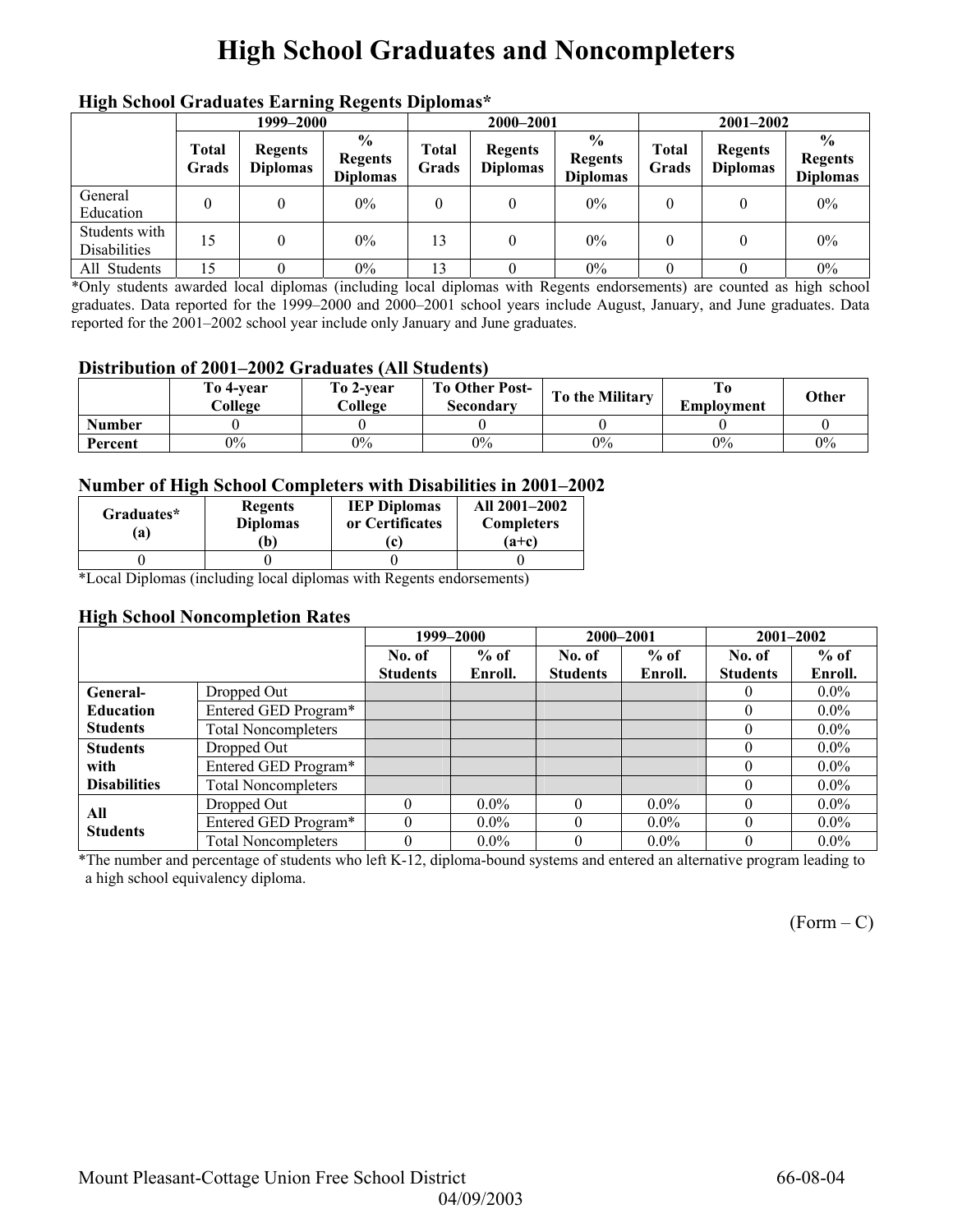# **Regents Competency Tests**

### **General-Education Students**

| <b>Test</b>       | 1999–2000         |           |                   | 2000-2001 | $2001 - 2002$     |           |  |
|-------------------|-------------------|-----------|-------------------|-----------|-------------------|-----------|--|
|                   | <b>No. Tested</b> | % Passing | <b>No. Tested</b> | % Passing | <b>No. Tested</b> | % Passing |  |
| Mathematics       |                   | $0\%$     |                   | $0\%$     |                   | $0\%$     |  |
| Science           |                   | $0\%$     |                   | $0\%$     |                   | $0\%$     |  |
| Reading           |                   | 0%        |                   | 0%        |                   | $0\%$     |  |
| Writing           |                   | 0%        |                   |           |                   | $0\%$     |  |
| Global Studies    |                   | $0\%$     |                   | 0%        |                   | $0\%$     |  |
| U.S. Hist & Gov't |                   | 0%        |                   | 0%        |                   | $0\%$     |  |

### **Students with Disabilities**

| <b>Test</b>       | 1999–2000         |           |                   | 2000-2001 | $2001 - 2002$     |           |  |
|-------------------|-------------------|-----------|-------------------|-----------|-------------------|-----------|--|
|                   | <b>No. Tested</b> | % Passing | <b>No. Tested</b> | % Passing | <b>No. Tested</b> | % Passing |  |
| Mathematics       | 104               | 48%       | 56                | 62%       |                   | $0\%$     |  |
| Science           | 124               | 44%       | 75                | 48%       |                   | $0\%$     |  |
| Reading           | ۱4                | 71%       | 12                | 58%       |                   | $0\%$     |  |
| Writing           | 16                | 75%       |                   |           |                   | $0\%$     |  |
| Global Studies    | 48                | 54%       | 26                | 35%       |                   | $0\%$     |  |
| U.S. Hist & Gov't | 58                | 66%       |                   | 43%       |                   | $0\%$     |  |

 $(Form - E)$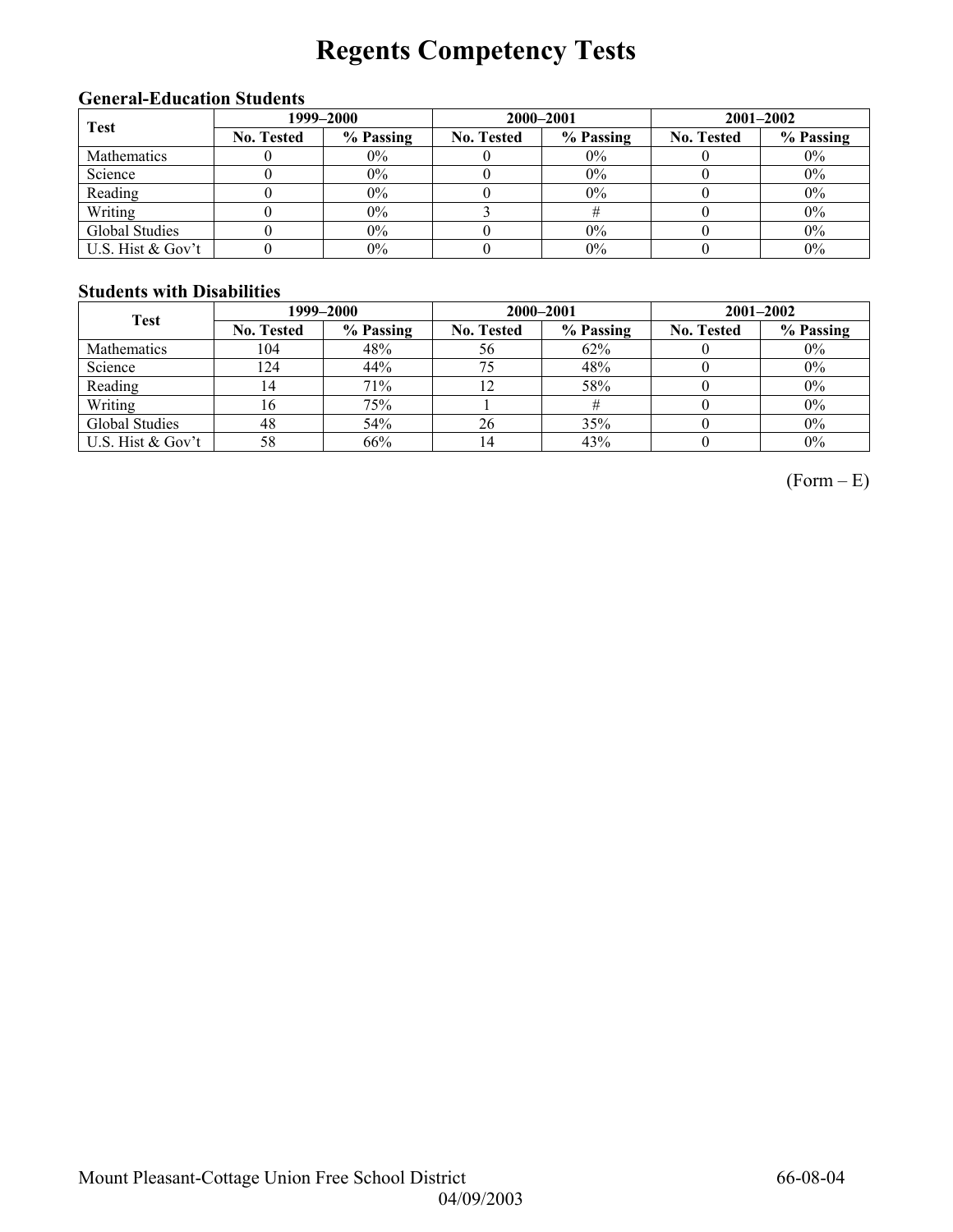|                                                                           | <b>Students with Disabilities</b> |                                                        |                  |                  |                  |                  |  |  |  |
|---------------------------------------------------------------------------|-----------------------------------|--------------------------------------------------------|------------------|------------------|------------------|------------------|--|--|--|
|                                                                           | 2000                              | <b>All Students</b><br>2001                            | 2002             | 2000             | 2001             | 2002             |  |  |  |
|                                                                           |                                   | <b>Comprehensive English</b>                           |                  |                  |                  |                  |  |  |  |
| Number Tested                                                             | 33                                | 29                                                     | $\boldsymbol{0}$ | 33               | 29               | $\boldsymbol{0}$ |  |  |  |
| Number Scoring 55-100                                                     | 23                                | 18                                                     | $\overline{0}$   | 23               | 18               | $\mathbf{0}$     |  |  |  |
| Number Scoring 65-100                                                     | 12                                | 11                                                     | $\theta$         | 12               | 11               | $\Omega$         |  |  |  |
| Number Scoring 85-100                                                     | $\mathbf{0}$                      | 1                                                      | $\mathbf{0}$     | $\mathbf{0}$     | $\mathbf{1}$     | $\mathbf{0}$     |  |  |  |
| Percentage of Tested Scoring 55-100                                       | 70%                               | 62%                                                    | $0\%$            | 70%              | 62%              | $0\%$            |  |  |  |
| Percentage of Tested Scoring 65-100                                       | 36%                               | 38%                                                    | $0\%$            | 36%              | 38%              | $0\%$            |  |  |  |
| Percentage of Tested Scoring 85-100                                       | $0\%$                             | 3%                                                     | $0\%$            | $0\%$            | 3%               | $0\%$            |  |  |  |
| Sequential Mathematics, Course I (last administered January 2002)         |                                   |                                                        |                  |                  |                  |                  |  |  |  |
| Number Tested<br>66<br>18<br>66<br>18<br>$\boldsymbol{0}$<br>$\mathbf{0}$ |                                   |                                                        |                  |                  |                  |                  |  |  |  |
| Number Scoring 55-100                                                     | 10                                | $\overline{0}$                                         | $\overline{0}$   | 10               | $\mathbf{0}$     | $\overline{0}$   |  |  |  |
| Number Scoring 65-100                                                     | 6                                 | $\overline{0}$                                         | $\mathbf{0}$     | 6                | $\boldsymbol{0}$ | $\boldsymbol{0}$ |  |  |  |
| Number Scoring 85-100                                                     | $\mathbf{0}$                      | $\mathbf{0}$                                           | $\mathbf{0}$     | $\boldsymbol{0}$ | $\mathbf{0}$     | $\mathbf{0}$     |  |  |  |
| Percentage of Tested Scoring 55-100                                       | 15%                               | $0\%$                                                  | $0\%$            | 15%              | $0\%$            | $0\%$            |  |  |  |
| Percentage of Tested Scoring 65-100                                       | 9%                                | 0%                                                     | 0%               | 9%               | $0\%$            | 0%               |  |  |  |
| Percentage of Tested Scoring 85-100                                       | $0\%$                             | 0%                                                     | $0\%$            | $0\%$            | $0\%$            | $0\%$            |  |  |  |
| <b>Mathematics A</b>                                                      |                                   |                                                        |                  |                  |                  |                  |  |  |  |
| Number Tested                                                             | $\boldsymbol{0}$                  | $\mathbf{0}$                                           | $\boldsymbol{0}$ | $\boldsymbol{0}$ | $\boldsymbol{0}$ | $\boldsymbol{0}$ |  |  |  |
| Number Scoring 55-100                                                     | $\mathbf{0}$                      | $\overline{0}$                                         | $\mathbf{0}$     | $\mathbf{0}$     | $\mathbf{0}$     | $\mathbf{0}$     |  |  |  |
| Number Scoring 65-100                                                     | $\mathbf{0}$                      | $\overline{0}$                                         | $\boldsymbol{0}$ | $\boldsymbol{0}$ | $\mathbf{0}$     | $\mathbf{0}$     |  |  |  |
| Number Scoring 85-100                                                     | $\overline{0}$                    | $\overline{0}$                                         | $\mathbf{0}$     | $\mathbf{0}$     | $\mathbf{0}$     | $\mathbf{0}$     |  |  |  |
| Percentage of Tested Scoring 55-100                                       | $0\%$                             | $0\%$                                                  | $0\%$            | $0\%$            | $0\%$            | $0\%$            |  |  |  |
| Percentage of Tested Scoring 65-100                                       | $0\%$                             | $0\%$                                                  | $0\%$            | $0\%$            | $0\%$            | $0\%$            |  |  |  |
| Percentage of Tested Scoring 85-100                                       | 0%                                | 0%                                                     | 0%               | $0\%$            | $0\%$            | $0\%$            |  |  |  |
|                                                                           |                                   | <b>Global Studies (last administered January 2000)</b> |                  |                  |                  |                  |  |  |  |
| Number Tested                                                             | 46                                |                                                        |                  | 46               |                  |                  |  |  |  |
| Number Scoring 55-100                                                     | 16                                |                                                        |                  | 16               |                  |                  |  |  |  |
| Number Scoring 65-100                                                     | $\overline{0}$                    |                                                        |                  | $\boldsymbol{0}$ |                  |                  |  |  |  |
| Number Scoring 85-100                                                     | $\overline{0}$                    |                                                        |                  | $\overline{0}$   |                  |                  |  |  |  |
| Percentage of Tested Scoring 55-100                                       | 35%                               |                                                        |                  | 35%              |                  |                  |  |  |  |
| Percentage of Tested Scoring 65-100                                       | $0\%$                             |                                                        |                  | $0\%$            |                  |                  |  |  |  |
| Percentage of Tested Scoring 85-100                                       | 0%                                |                                                        |                  | 0%               |                  |                  |  |  |  |
| Global History and Geography (first administered June 2000)               |                                   |                                                        |                  |                  |                  |                  |  |  |  |
| Number Tested                                                             | $\theta$                          | 32                                                     | $\mathbf{0}$     | $\mathbf{0}$     | 32               | $\mathbf{0}$     |  |  |  |
| Number Scoring 55-100                                                     | $\boldsymbol{0}$                  | 16                                                     | $\boldsymbol{0}$ | $\boldsymbol{0}$ | $\overline{16}$  | $\boldsymbol{0}$ |  |  |  |
| Number Scoring 65-100                                                     | $\overline{0}$                    | 5                                                      | $\overline{0}$   | $\overline{0}$   | 5                | $\overline{0}$   |  |  |  |
| Number Scoring 85-100                                                     | $\overline{0}$                    | $\overline{0}$                                         | $\overline{0}$   | $\overline{0}$   | $\overline{0}$   | $\overline{0}$   |  |  |  |
| Percentage of Tested Scoring 55-100                                       | 0%                                | 50%                                                    | $0\%$            | $0\%$            | 50%              | 0%               |  |  |  |
| Percentage of Tested Scoring 65-100                                       | 0%                                | 16%                                                    | $0\%$            | $0\%$            | 16%              | $0\%$            |  |  |  |
| Percentage of Tested Scoring 85-100                                       | 0%                                | 0%                                                     | 0%               | 0%               | 0%               | 0%               |  |  |  |

 $(Form - F)$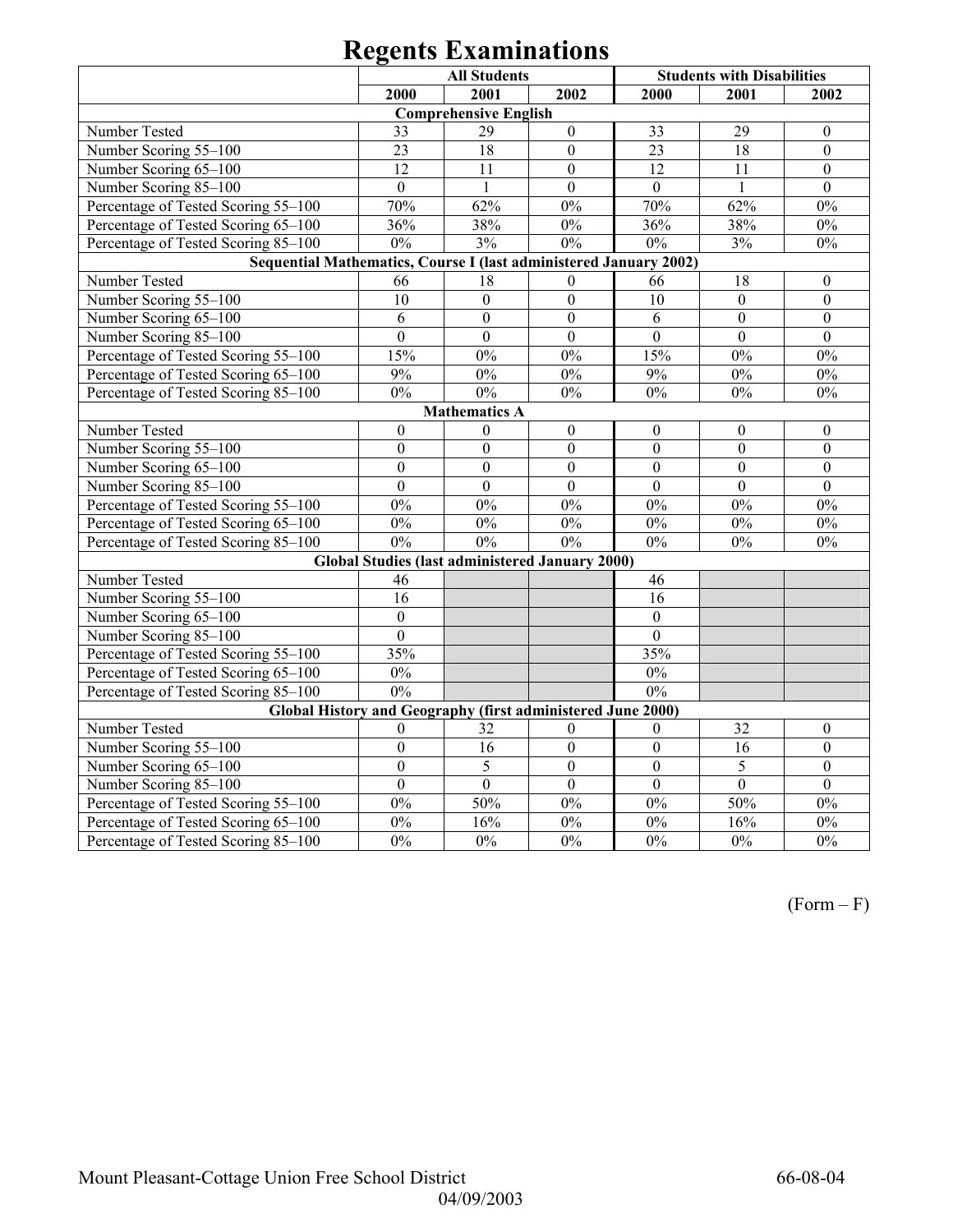|                                                                | <b>All Students</b>                               |                  |                  | <b>Students with Disabilities</b> |                  |                  |
|----------------------------------------------------------------|---------------------------------------------------|------------------|------------------|-----------------------------------|------------------|------------------|
|                                                                | 2000                                              | 2001             | 2002             | 2000                              | 2001             | 2002             |
| U.S. History and Government (last administered January 2001)   |                                                   |                  |                  |                                   |                  |                  |
| Number Tested                                                  | 2                                                 | $\theta$         |                  | 2                                 | $\boldsymbol{0}$ |                  |
| Number Scoring 55-100                                          | #                                                 | $\boldsymbol{0}$ |                  | #                                 | $\boldsymbol{0}$ |                  |
| Number Scoring 65-100                                          | #                                                 | $\mathbf{0}$     |                  | $\overline{\#}$                   | $\mathbf{0}$     |                  |
| Number Scoring 85-100                                          | #                                                 | $\mathbf{0}$     |                  | $\overline{\#}$                   | $\overline{0}$   |                  |
| Percentage of Tested Scoring 55-100                            | #                                                 | $0\%$            |                  | $\#$                              | 0%               |                  |
| Percentage of Tested Scoring 65-100                            | #                                                 | $0\%$            |                  | #                                 | 0%               |                  |
| Percentage of Tested Scoring 85-100                            | #                                                 | $0\%$            |                  | #                                 | 0%               |                  |
| U.S. History and Government (first administered June 2001)     |                                                   |                  |                  |                                   |                  |                  |
| Number Tested                                                  |                                                   | 25               | $\theta$         |                                   | 25               | $\theta$         |
| Number Scoring 55-100                                          |                                                   | 9                | $\boldsymbol{0}$ |                                   | 9                | $\boldsymbol{0}$ |
| Number Scoring 65-100                                          |                                                   | 3                | $\boldsymbol{0}$ |                                   | 3                | $\boldsymbol{0}$ |
| Number Scoring 85-100                                          |                                                   | $\mathbf{0}$     | $\mathbf{0}$     |                                   | $\mathbf{0}$     | $\mathbf{0}$     |
| Percentage of Tested Scoring 55-100                            |                                                   | 36%              | $0\%$            |                                   | 36%              | $0\%$            |
| Percentage of Tested Scoring 65-100                            |                                                   | 12%              | $0\%$            |                                   | 12%              | $0\%$            |
| Percentage of Tested Scoring 85-100<br>$0\%$<br>0%<br>0%<br>0% |                                                   |                  |                  |                                   |                  |                  |
|                                                                | Living Environment (first administered June 2001) |                  |                  |                                   |                  |                  |
| Number Tested                                                  |                                                   | $\theta$         | $\theta$         |                                   | $\boldsymbol{0}$ | $\boldsymbol{0}$ |
| Number Scoring 55-100                                          |                                                   | $\boldsymbol{0}$ | $\boldsymbol{0}$ |                                   | $\mathbf{0}$     | $\theta$         |
| Number Scoring 65-100                                          |                                                   | $\theta$         | $\mathbf{0}$     |                                   | $\mathbf{0}$     | $\theta$         |
| Number Scoring 85-100                                          |                                                   | $\mathbf{0}$     | $\overline{0}$   |                                   | $\overline{0}$   | $\mathbf{0}$     |
| Percentage of Tested Scoring 55-100                            |                                                   | $0\%$            | $0\%$            |                                   | 0%               | $0\%$            |
| Percentage of Tested Scoring 65-100                            |                                                   | 0%               | $0\%$            |                                   | 0%               | $0\%$            |
| Percentage of Tested Scoring 85-100                            |                                                   | 0%               | 0%               |                                   | 0%               | $0\%$            |
| Physical Setting/Earth Science (first administered June 2001)  |                                                   |                  |                  |                                   |                  |                  |
| Number Tested                                                  |                                                   | $\mathbf{0}$     | $\bf{0}$         |                                   | $\boldsymbol{0}$ | $\boldsymbol{0}$ |
| Number Scoring 55-100                                          |                                                   | $\boldsymbol{0}$ | $\boldsymbol{0}$ |                                   | $\boldsymbol{0}$ | $\mathbf{0}$     |
| Number Scoring 65-100                                          |                                                   | $\boldsymbol{0}$ | $\boldsymbol{0}$ |                                   | $\mathbf{0}$     | $\mathbf{0}$     |
| Number Scoring 85-100                                          |                                                   | $\mathbf{0}$     | $\boldsymbol{0}$ |                                   | $\mathbf{0}$     | $\mathbf{0}$     |
| Percentage of Tested Scoring 55-100                            |                                                   | 0%               | $0\%$            |                                   | 0%               | $0\%$            |
| Percentage of Tested Scoring 65-100                            |                                                   | $0\%$            | $0\%$            |                                   | 0%               | 0%               |
| Percentage of Tested Scoring 85-100                            |                                                   | 0%               | 0%               |                                   | 0%               | 0%               |

 $(Form - G)$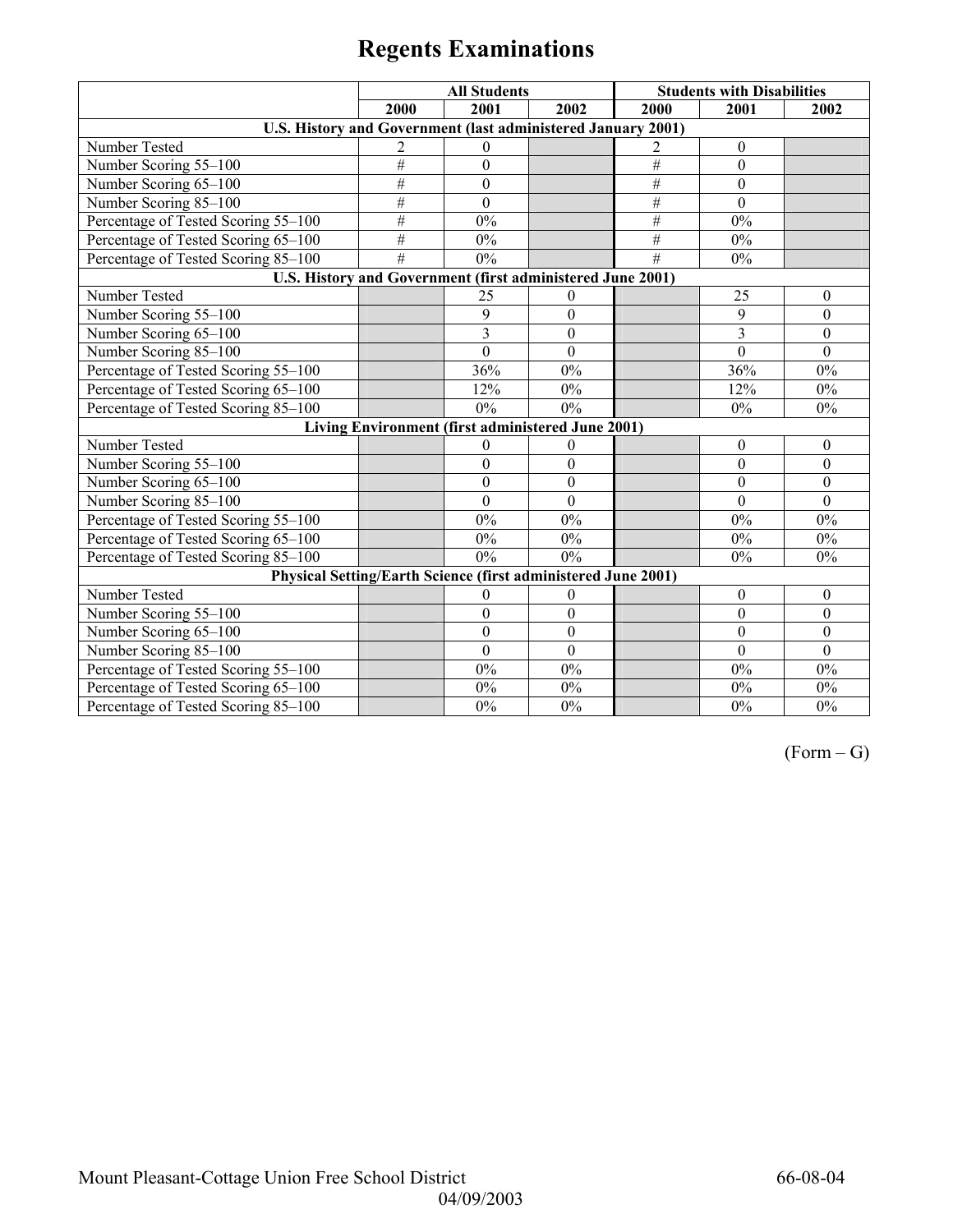## **Average Grade Enrollment**

### **All Students**

| Year | Grade 9<br><b>Enrollment</b><br>(June) | Grade 10<br><b>Enrollment</b><br>(June) | Grade 11<br><b>Enrollment</b><br>(June) | Grade 12<br><b>Enrollment</b><br>(June) | $AGE^*$ |
|------|----------------------------------------|-----------------------------------------|-----------------------------------------|-----------------------------------------|---------|
| 2000 | 28                                     | 41                                      | 26                                      | 10                                      | 28      |
| 2001 | 43                                     | 34                                      | 44                                      | IJ                                      | 34      |
| 2002 |                                        |                                         |                                         |                                         |         |

\*In schools with no grade 9–12 enrollment, AGE is the grade 8 enrollment as reported through LEAP.

#### **Students with Disabilities**

| Year | Grade 9<br><b>Enrollment</b><br>(June) | <b>Grade 10</b><br><b>Enrollment</b><br>(June) | Grade 11<br><b>Enrollment</b><br>(June) | Grade 12<br><b>Enrollment</b><br>(June) | $AGE^*$ |
|------|----------------------------------------|------------------------------------------------|-----------------------------------------|-----------------------------------------|---------|
| 2000 | 28                                     |                                                | 26                                      | 10                                      | 28      |
| 2001 | 43                                     |                                                | 44                                      | IJ                                      | 34      |
| 2002 |                                        |                                                |                                         |                                         |         |

\*In schools with no grade 9–12 enrollment, AGE is the grade 8 enrollment as reported through LEAP.

(Form – H)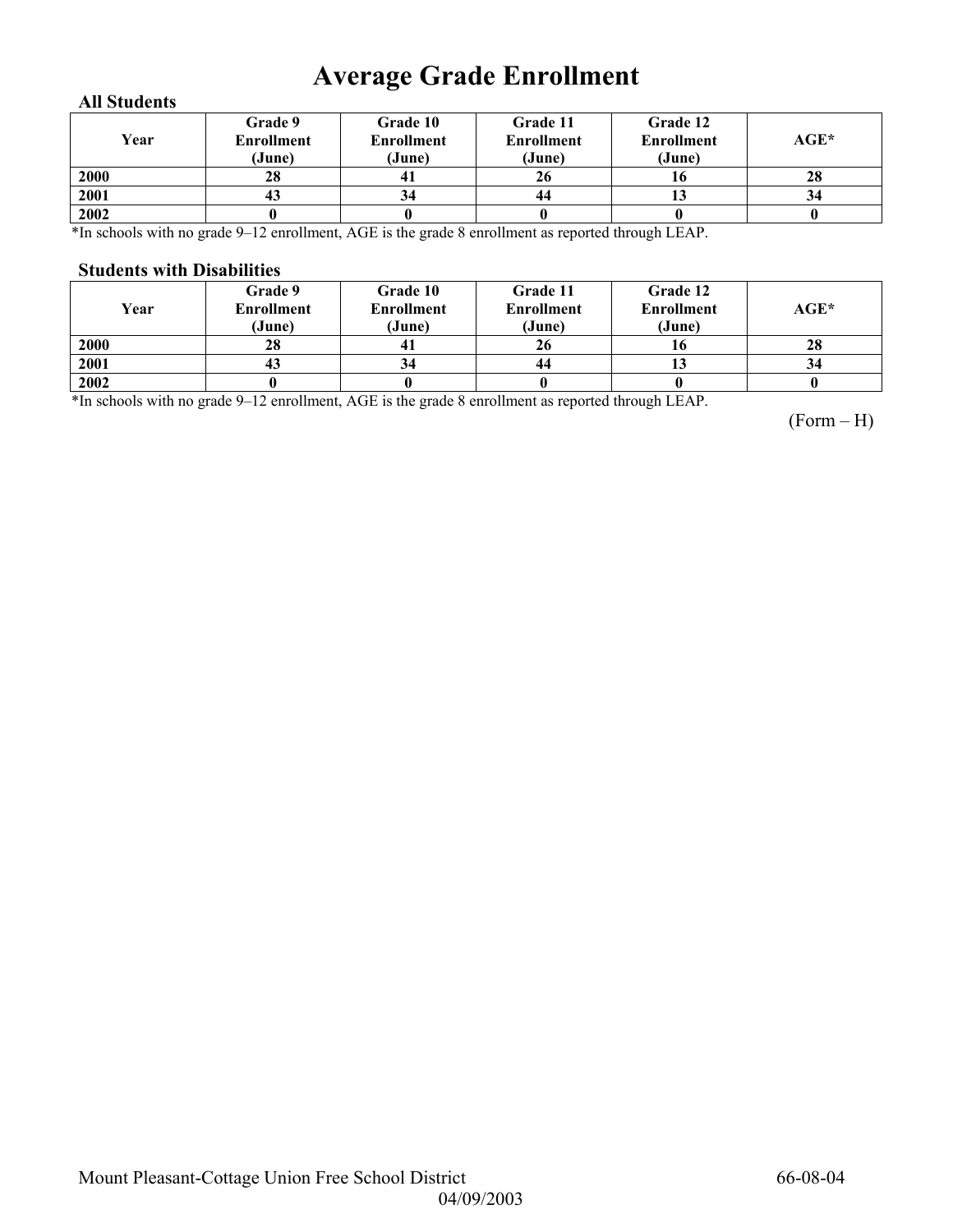|                                           | <b>All Students</b> |                                              |                  | <b>Students with Disabilities</b> |                  |                  |  |  |
|-------------------------------------------|---------------------|----------------------------------------------|------------------|-----------------------------------|------------------|------------------|--|--|
|                                           | 2000                | 2001                                         | 2002             | 2000                              | 2001             | 2002             |  |  |
| <b>Average Grade Enrollment (AGE)</b>     | 28                  | 34                                           | $\Omega$         | 28                                | 34               | $\Omega$         |  |  |
|                                           |                     | <b>Sequential Mathematics, Course II</b>     |                  |                                   |                  |                  |  |  |
| Number Tested                             |                     | $\theta$                                     | $\theta$         | 1                                 | $\mathbf{0}$     | $\overline{0}$   |  |  |
| Number Scoring 55-100                     | #                   | $\overline{0}$                               | $\mathbf{0}$     | $\#$                              | $\mathbf{0}$     | $\mathbf{0}$     |  |  |
| Number Scoring 65-100                     | #                   | $\boldsymbol{0}$                             | $\boldsymbol{0}$ | $\#$                              | $\mathbf{0}$     | $\theta$         |  |  |
| Number Scoring 85-100                     | #                   | $\overline{0}$                               | $\overline{0}$   | $\#$                              | $\overline{0}$   | $\mathbf{0}$     |  |  |
| Percentage of AGE Tested                  | #                   | 0%                                           | 0%               | $\#$                              | 0%               | $0\%$            |  |  |
| Percentage of AGE Scoring 55-100          | #                   | 0%                                           | 0%               | $\#$                              | 0%               | $0\%$            |  |  |
| Percentage of AGE Scoring 65-100          | #                   | 0%                                           | $0\%$            | #                                 | 0%               | $0\%$            |  |  |
| Percentage of AGE Scoring 85-100          | #                   | 0%                                           | $0\%$            | $\#$                              | $0\%$            | $0\%$            |  |  |
| Percentage of Tested Scoring 65-100       | $\overline{\#}$     | 0%                                           | $0\%$            | $\overline{\#}$                   | 0%               | $0\%$            |  |  |
| <b>Sequential Mathematics, Course III</b> |                     |                                              |                  |                                   |                  |                  |  |  |
| Number Tested                             | $\theta$            | $\mathbf{0}$                                 | $\theta$         | $\boldsymbol{0}$                  | $\boldsymbol{0}$ | $\boldsymbol{0}$ |  |  |
| Number Scoring 55-100                     | $\boldsymbol{0}$    | $\mathbf{0}$                                 | $\mathbf{0}$     | $\mathbf{0}$                      | $\overline{0}$   | $\overline{0}$   |  |  |
| Number Scoring 65-100                     | $\boldsymbol{0}$    | $\boldsymbol{0}$                             | $\mathbf{0}$     | $\mathbf{0}$                      | $\theta$         | $\theta$         |  |  |
| Number Scoring 85-100                     | $\mathbf{0}$        | $\mathbf{0}$                                 | $\mathbf{0}$     | $\mathbf{0}$                      | $\mathbf{0}$     | $\mathbf{0}$     |  |  |
| Percentage of AGE Tested                  | $0\%$               | 0%                                           | $0\%$            | 0%                                | 0%               | $0\%$            |  |  |
| Percentage of AGE Scoring 55-100          | 0%                  | 0%                                           | 0%               | 0%                                | 0%               | $0\%$            |  |  |
| Percentage of AGE Scoring 65-100          | 0%                  | 0%                                           | 0%               | 0%                                | 0%               | $0\%$            |  |  |
| Percentage of AGE Scoring 85-100          | $0\%$               | $0\%$                                        | $0\%$            | 0%                                | $0\%$            | $0\%$            |  |  |
| Percentage of Tested Scoring 65-100       | 0%                  | 0%                                           | 0%               | $0\%$                             | 0%               | $0\%$            |  |  |
|                                           |                     | Mathematics B (first administered June 2001) |                  |                                   |                  |                  |  |  |
| Number Tested                             |                     | $\boldsymbol{0}$                             | $\boldsymbol{0}$ |                                   | $\boldsymbol{0}$ | $\boldsymbol{0}$ |  |  |
| Number Scoring 55-100                     |                     | $\mathbf{0}$                                 | $\boldsymbol{0}$ |                                   | $\mathbf{0}$     | $\boldsymbol{0}$ |  |  |
| Number Scoring 65-100                     |                     | $\boldsymbol{0}$                             | $\boldsymbol{0}$ |                                   | $\boldsymbol{0}$ | $\boldsymbol{0}$ |  |  |
| Number Scoring 85-100                     |                     | $\mathbf{0}$                                 | $\mathbf{0}$     |                                   | $\theta$         | $\mathbf{0}$     |  |  |
| Percentage of AGE Tested                  |                     | 0%                                           | 0%               |                                   | 0%               | $0\%$            |  |  |
| Percentage of AGE Scoring 55-100          |                     | 0%                                           | 0%               |                                   | $0\%$            | $0\%$            |  |  |
| Percentage of AGE Scoring 65-100          |                     | 0%                                           | $0\%$            |                                   | $0\%$            | $0\%$            |  |  |
| Percentage of AGE Scoring 85-100          |                     | $0\%$                                        | $0\%$            |                                   | $0\%$            | $0\%$            |  |  |
| Percentage of Tested Scoring 65-100       |                     | $0\%$                                        | $0\%$            |                                   | $0\%$            | $0\%$            |  |  |

 $(Form - K)$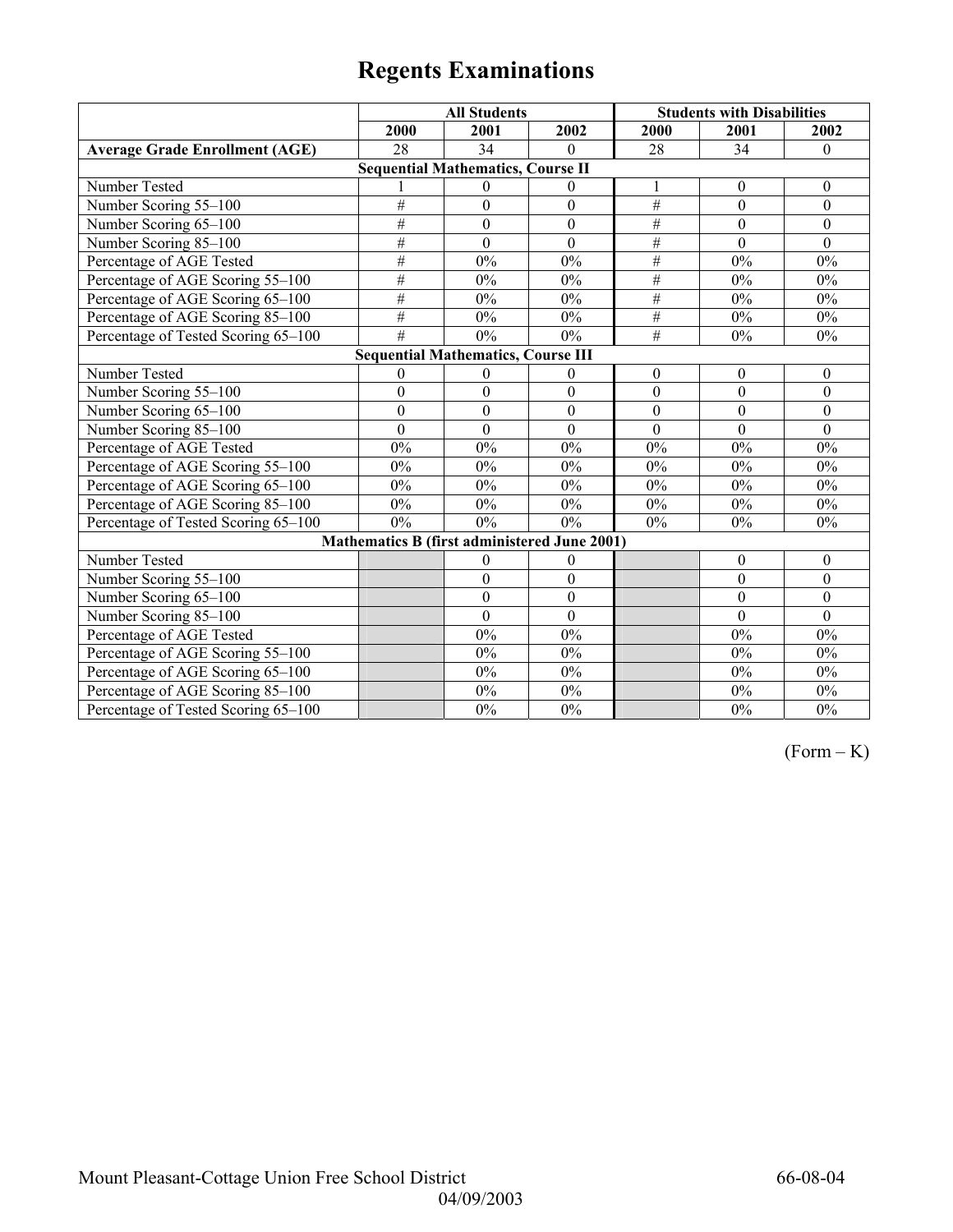|                                                 |                  | <b>All Students</b> |                                                       | <b>Students with Disabilities</b> |              |              |  |  |
|-------------------------------------------------|------------------|---------------------|-------------------------------------------------------|-----------------------------------|--------------|--------------|--|--|
|                                                 | 2000             | 2001                | 2002                                                  | 2000                              | 2001         | 2002         |  |  |
| <b>Average Grade Enrollment (AGE)</b>           | 28               | 34                  | $\Omega$                                              | 28                                | 34           | $\theta$     |  |  |
|                                                 |                  |                     | <b>Earth Science (last administered January 2001)</b> |                                   |              |              |  |  |
| Number Tested                                   | $\Omega$         | $\Omega$            |                                                       | $\theta$                          | $\theta$     |              |  |  |
| Number Scoring 55-100                           | $\boldsymbol{0}$ | $\boldsymbol{0}$    |                                                       | $\overline{0}$                    | $\mathbf{0}$ |              |  |  |
| Number Scoring 65-100                           | $\mathbf{0}$     | $\boldsymbol{0}$    |                                                       | $\theta$                          | $\mathbf{0}$ |              |  |  |
| Number Scoring 85-100                           | $\theta$         | $\theta$            |                                                       | $\theta$                          | $\Omega$     |              |  |  |
| Percentage of AGE Tested                        | 0%               | 0%                  |                                                       | 0%                                | $0\%$        |              |  |  |
| Percentage of AGE Scoring 55-100                | 0%               | 0%                  |                                                       | $0\%$                             | $0\%$        |              |  |  |
| Percentage of AGE Scoring 65-100                | 0%               | 0%                  |                                                       | $0\%$                             | $0\%$        |              |  |  |
| Percentage of AGE Scoring 85-100                | 0%               | 0%                  |                                                       | $0\%$                             | 0%           |              |  |  |
| Percentage of Tested Scoring 65-100             | 0%               | 0%                  |                                                       | $0\%$                             | $0\%$        |              |  |  |
| <b>Biology (last administered January 2001)</b> |                  |                     |                                                       |                                   |              |              |  |  |
| Number Tested                                   |                  | $\theta$            |                                                       | 1                                 | $\theta$     |              |  |  |
| Number Scoring 55-100                           | $\#$             | $\theta$            |                                                       | $\#$                              | $\theta$     |              |  |  |
| Number Scoring 65-100                           | #                | $\theta$            |                                                       | #                                 | $\Omega$     |              |  |  |
| Number Scoring 85-100                           | #                | $\boldsymbol{0}$    |                                                       | $\overline{\#}$                   | $\mathbf{0}$ |              |  |  |
| Percentage of AGE Tested                        | #                | 0%                  |                                                       | $\#$                              | 0%           |              |  |  |
| Percentage of AGE Scoring 55-100                | #                | $0\%$               |                                                       | #                                 | $0\%$        |              |  |  |
| Percentage of AGE Scoring 65-100                | $\overline{\#}$  | $0\%$               |                                                       | #                                 | $0\%$        |              |  |  |
| Percentage of AGE Scoring 85-100                | #                | $0\%$               |                                                       | $\overline{\#}$                   | 0%           |              |  |  |
| Percentage of Tested Scoring 65-100             | #                | 0%                  |                                                       | #                                 | $0\%$        |              |  |  |
|                                                 |                  |                     | <b>Chemistry (last administered January 2002)</b>     |                                   |              |              |  |  |
| Number Tested                                   |                  | $\theta$            | $\theta$                                              | $\theta$                          | $\theta$     | $\theta$     |  |  |
| Number Scoring 55-100                           | $\#$             | $\mathbf{0}$        | $\mathbf{0}$                                          | $\mathbf{0}$                      | $\theta$     | $\theta$     |  |  |
| Number Scoring 65-100                           | #                | $\mathbf{0}$        | $\mathbf{0}$                                          | $\theta$                          | $\theta$     | $\theta$     |  |  |
| Number Scoring 85-100                           | #                | $\mathbf{0}$        | $\theta$                                              | $\theta$                          | $\theta$     | $\mathbf{0}$ |  |  |
| Percentage of AGE Tested                        | $\#$             | 0%                  | 0%                                                    | $0\%$                             | 0%           | 0%           |  |  |
| Percentage of AGE Scoring 55-100                | #                | $0\%$               | 0%                                                    | 0%                                | 0%           | 0%           |  |  |
| Percentage of AGE Scoring 65-100                | #                | $0\%$               | $0\%$                                                 | $0\%$                             | $0\%$        | $0\%$        |  |  |
| Percentage of AGE Scoring 85-100                | #                | $0\%$               | 0%                                                    | $0\%$                             | $0\%$        | $0\%$        |  |  |
| Percentage of Tested Scoring 65-100             | #                | 0%                  | 0%                                                    | $0\%$                             | $0\%$        | 0%           |  |  |

 $(Form - L)$